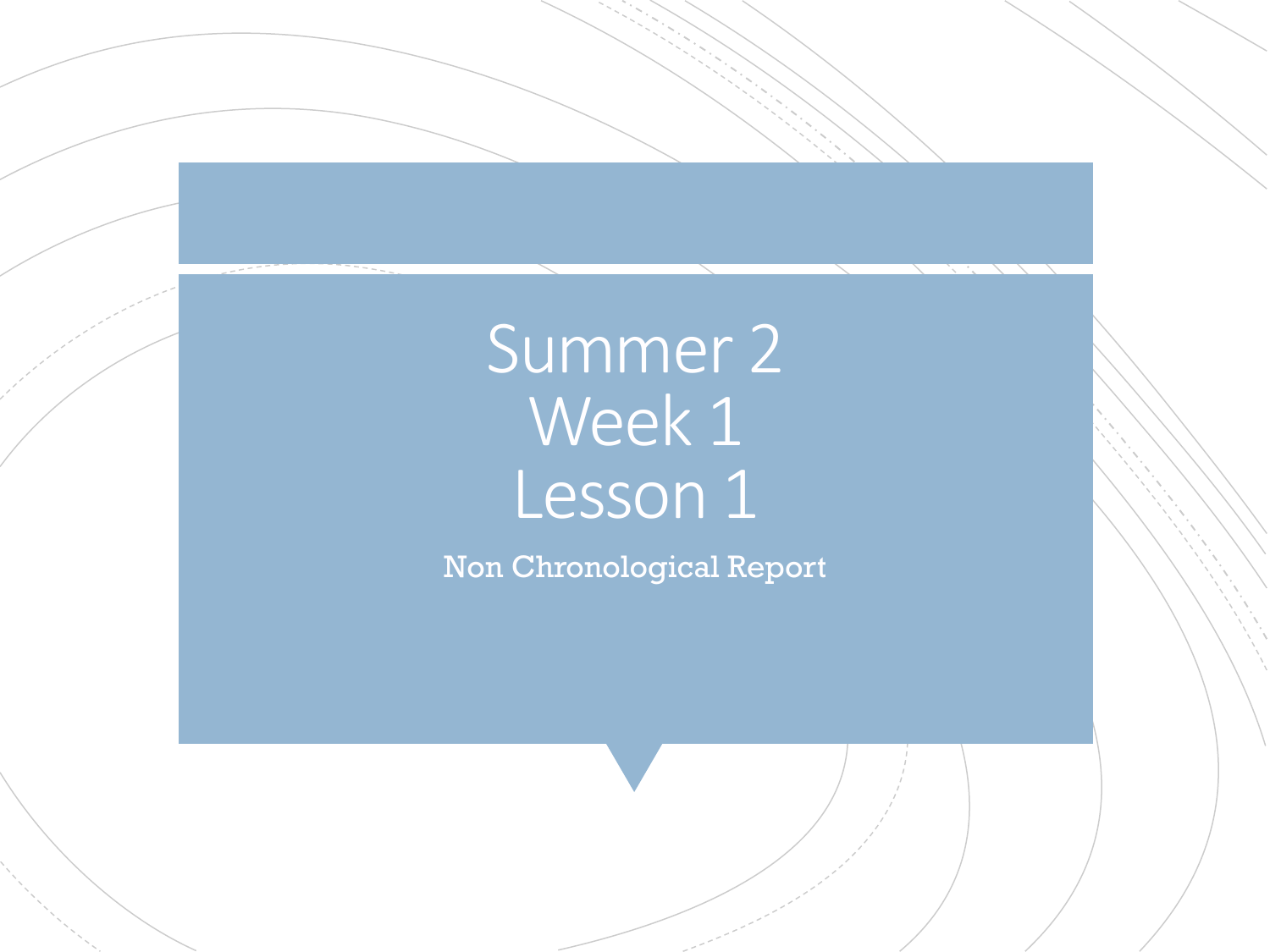This term we are going to be reading Mouse Bird Snake Wolf by David Almond.

Copy this link into your browser to listen to it:

https://youtu.be/XzZbDZkFvfs

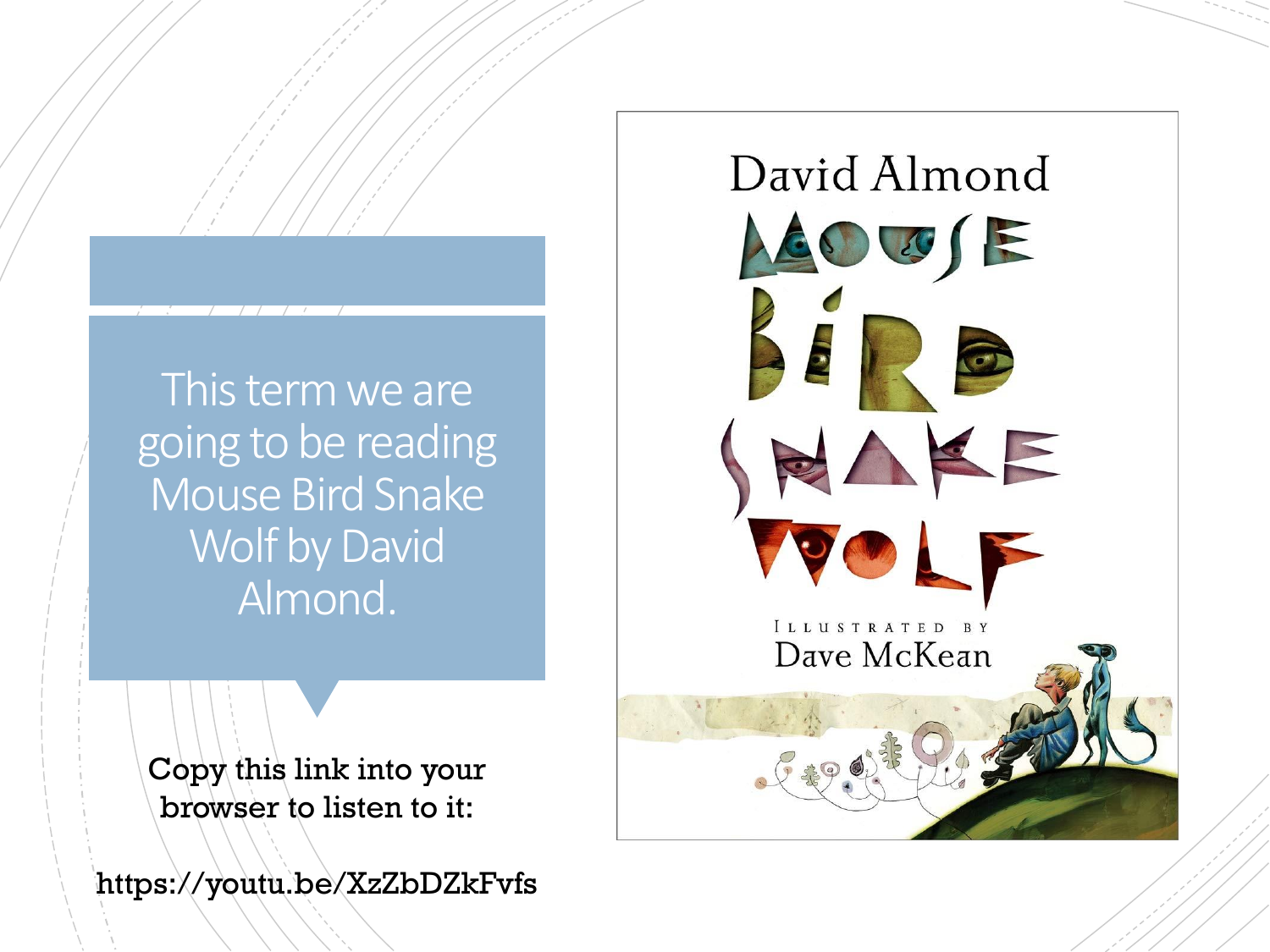### **Starter**

Complete the spelling

These words all contain the /ay/ sound made by the letters '**ei'**, '**eigh'** or '**ey'**. Can you use the letters to spell these words correctly?

- A v\_\_\_\_\_\_n carries blood back to the heart.
	- Look at this man lifting a heavy w\_\_\_\_\_\_\_t.
	- The gr \_\_\_\_\_\_ seal lives in the Atlantic Ocean.
		- I heard the horse n \_ in the paddock.
			- Santa packed up his sl\_\_\_\_\_.
			- The eagle stalks its pr \_\_\_\_\_\_.
			- An octopus has \_\_\_\_\_\_ t legs.
- My kind n \_\_\_\_\_ bour gave me some sweets.
- Th  $\mu$  have lost their cat can you help them?
- The heavy fr \_\_\_\_\_\_\_\_\_t was loaded onto the ship.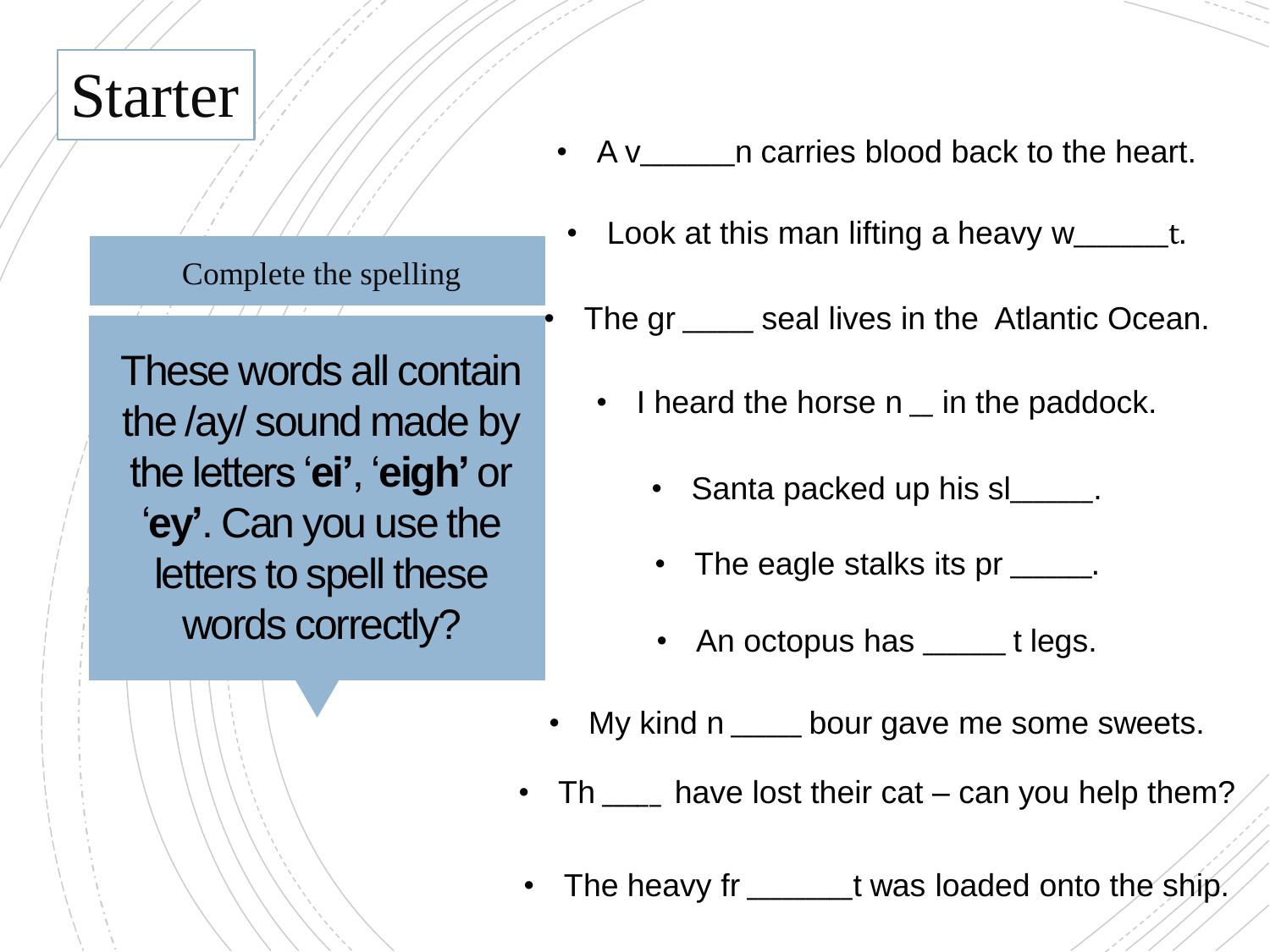# How did you do?

#### Complete the spelling

These words all contain the /ay/ sound made by the letters '**ei'**, '**eigh'** or '**ey'**. Can you use the letters to spell these words correctly?

- A **vein** carries blood back to the heart.
- Look at this man lifting a heavy **weight**.
- The **grey** seal lives in the Atlantic Ocean.
- I heard the horse **neigh** in the paddock.
	- Santa packed up his **sleigh**.
		- The eagle stalks its **prey**.
	- An octopus has **eight** legs.
- My kind **neighbour** gave me some sweets.
- **They** have lost their cat can you help them?
- The heavy **freight** was loaded onto the ship.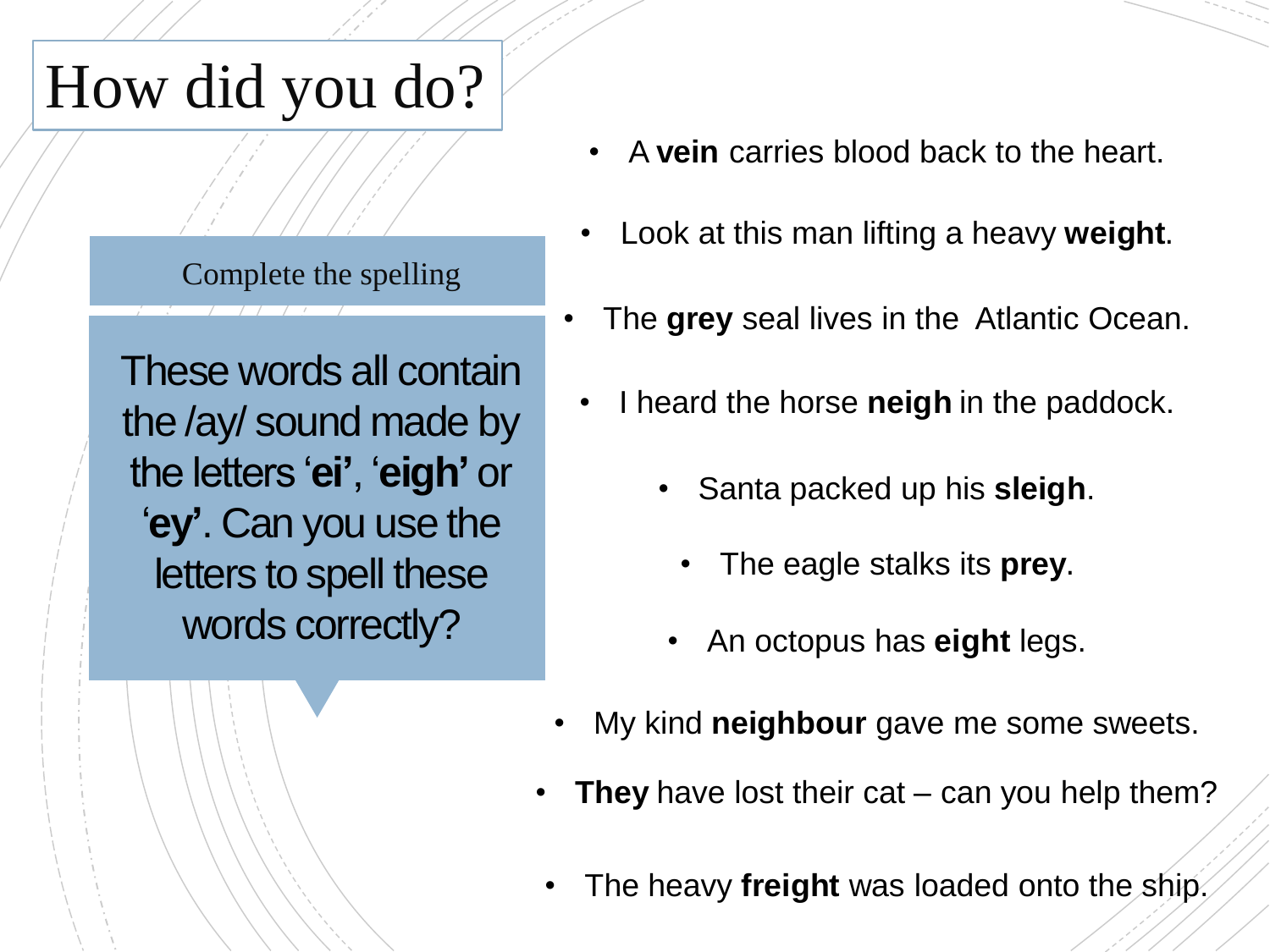#### <del>ჀჀჀჀჀჀჀჀჀჀჀჀჀჀჀჀჀ</del>

## **Learning Question:**

How can I write a non-chronological report about an animal?

### Success Criteria:

- $\checkmark$  I can understand the meaning of nonchronological.
- $\checkmark$  I can understand the purpose of a nonchronological report.
- $\checkmark$  I can identity the features in a nonchronological report.
- $\checkmark$  I can research an animal.
- $\checkmark$  I can write a non chronological report.
- $\checkmark$  I can edit and publish my work.

Vocabulary

- Nonchronological
- Heading
- Sub-heading
- Research
- Note-taking
- Report
- **Factual**
- **Information**
- **Technical** language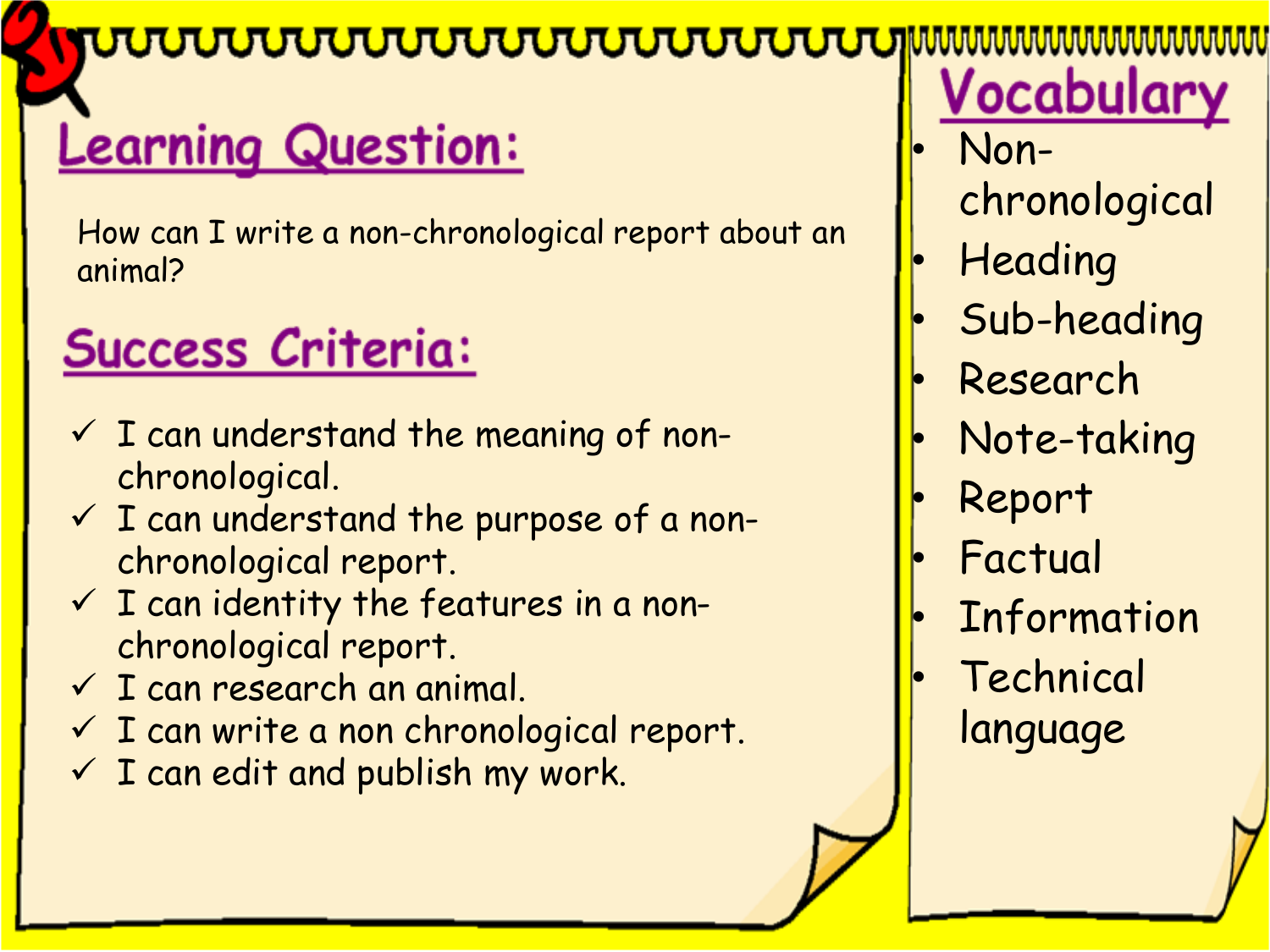### **Task**

**Pick a task, read the text and answer the comprehension questions.**